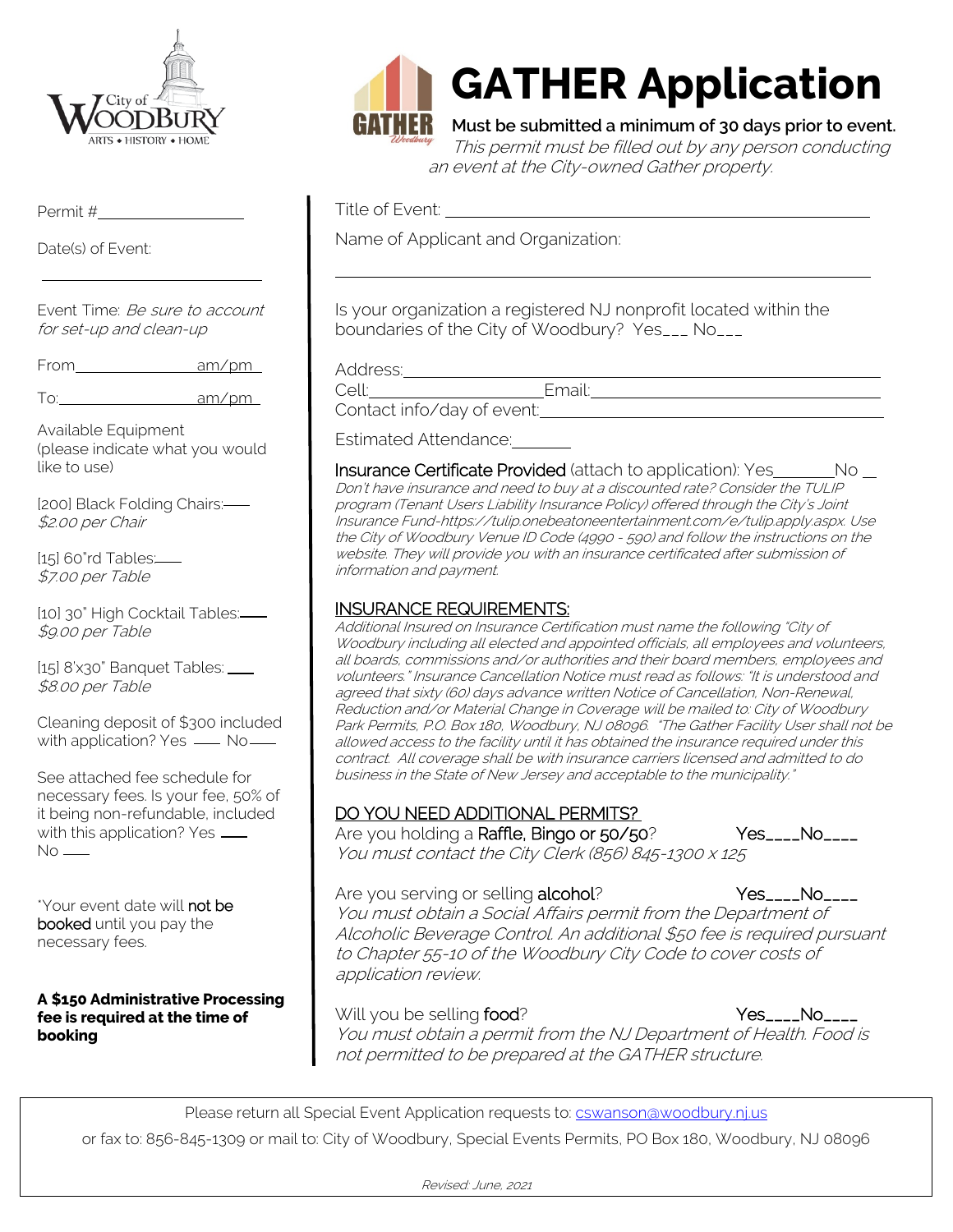## Instructions and Requirements

The City of Woodbury requires at least one (1) month/30 days prior notice depending upon the size of the event, to complete the permit. The permit is sent to various city departments for approval.

The cost of the permit is detailed in Ordinance No. 2211-14 under Chapter 141 Peddling and Soliciting D. 5. A copy of the Ordinance is attached.

All non-profit organizations making application must provide a copy of their tax exempt status with their federal tax ID number.

The City Administrator, the Community Service Coordinator and the Chief of Police (if alcohol is being served) make the final approval to all Special Event Application requests.

## INSURANCE REQUIREMENTS:

Additional Insured on Insurance Certification must name the following:

"City of Woodbury including all elected and appointed officials, all employees and volunteers, all boards, commissions and/or authorities and their board members, employees and volunteers." Insurance Cancellation Notice must read as follows:

"It is understood and agreed that sixty (60) days advance written Notice of Cancellation, Non-Renewal, Reduction and/or Material Change in Coverage will be mailed to: City of Woodbury Park Permits, PO Box 180, Woodbury, NJ 08096.The Facility User shall not be allowed access to the facility until it has obtained the insurance required under this contract. All coverage shall be with insurance carriers licensed and admitted to do business in the State of New Jersey and acceptable to the municipality."

#### ADDITIONAL PERMITS/APPROVALS REQUIRED

Please contact the Administrative Assistant at 856-845-1300 x121 to obtain the following permit applications:

- a. Food –Preparation / Sales and/or Distribution
- b. Alcohol Consumption / Sales and/or Distribution
- c. Gambling / Casino Games / Raffles / 50/50

Please contact the Police Department at 856-845-0065 for the following:

a. Alcohol permit

\*NOTE: If you require street closings or will be obstructing, delaying or interfering with normal flow of pedestrian or vehicular traffic, you are required to make proper notice to all business and homeowners that .<br>will be affected by your event.

#### NOTICE TO COMMUNITY

It is recommended that you notice the community about your event, if the event is open to the public. You must provide a copy of that notice a minimum of three (3) weeks prior to the event to the Administrator's office, the City's Clerk and the City's Community Service Coordinator. All notices to the public, residents and business owners affected by the event must be distributed at least two (2) weeks prior to the event.

## Noise Ordinance

Getting from Police.

#### FOOD SERVICE

If your event includes food, you must contact the Community Service Coordinator to find what permits will be needed for the event. Please indicate on your permit application the type of food service you are planning:

- Free food to participants
- Food booths with food sales
- Food cooked off site and brought in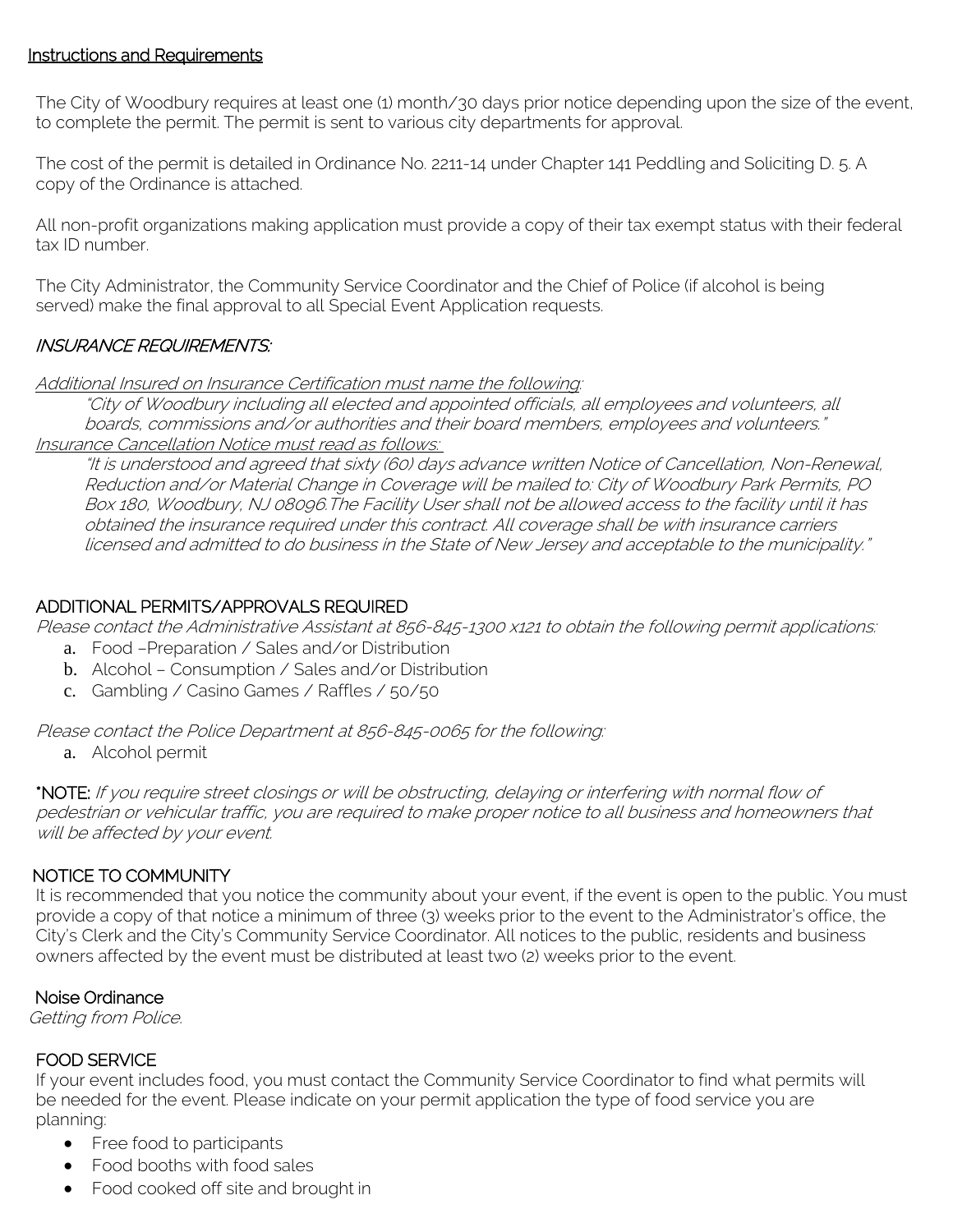- No food is to prepared within the Gather building
- You must also indicate if you are using:
	- Sterno

# **INSURANCE**

Before the final permit can be approved, all the proper insurance documents must be received and approved by the City's solicitor and Emergency Management Team.

# PERMIT CONDITIONS

Upon issuance of a permit, a number of "conditions" will be listed as part of your permit. These conditions must be followed during the course of your event. These conditions are required by law to be adhered to by the permit holder and any vendors or subcontractors involved in the event. Failure to comply with permit conditions can result in revocation of the permit, forfeiture of deposit, administrative citation(s), fines and denial of future permit applications.

## VENUE FEES

| <b>DAY</b>                                       | <b>RENTAL FEE</b>                                                                    | <b>MINIMUM</b> | <b>CLEANING DEPOSIT</b> | <b>PAYMENT</b>                                                                                                                                                   |
|--------------------------------------------------|--------------------------------------------------------------------------------------|----------------|-------------------------|------------------------------------------------------------------------------------------------------------------------------------------------------------------|
|                                                  |                                                                                      |                |                         | <b>SCHEDULE</b>                                                                                                                                                  |
| MONDAY -<br><b>THURSDAY</b>                      | \$100/hour                                                                           | 3 hours        | \$300.00                | 50% non-refundable<br>rental fee deposit<br>with accepted<br>application. Balance<br>of rental fee and<br>cleaning deposit<br>due 7 days prior to<br>event date. |
| FRIDAY - SUNDAY                                  | \$150/Hour                                                                           | 4 hours        | \$300.00                | 50% non-refundable<br>rental fee deposit<br>with accepted<br>application. Balance<br>of rental fee and<br>cleaning deposit<br>due 7 days prior to<br>event date. |
| WEEKLY RENTAL<br><b>WEEKEND</b><br><b>RENTAL</b> | \$450/Day (Monday<br>- Thursday, Per Day)<br>\$650/Day (Friday -<br>Sunday, Per Day) |                | \$300.00                | 50% non-refundable<br>rental fee deposit<br>with accepted<br>application. Balance<br>of rental fee and<br>cleaning deposit<br>due 7 days prior to<br>event date. |

- Cancellations must be 72 hours prior to event, or it will be non-refundable
- Fee Schedule: includes use of building and immediate grounds. All fees and deposits are subject to change at any time.
- Anyone wishing to use Lot 323 in conjunction with GATHER will need to reach out to the FAF Coalition at info@thefaf.net